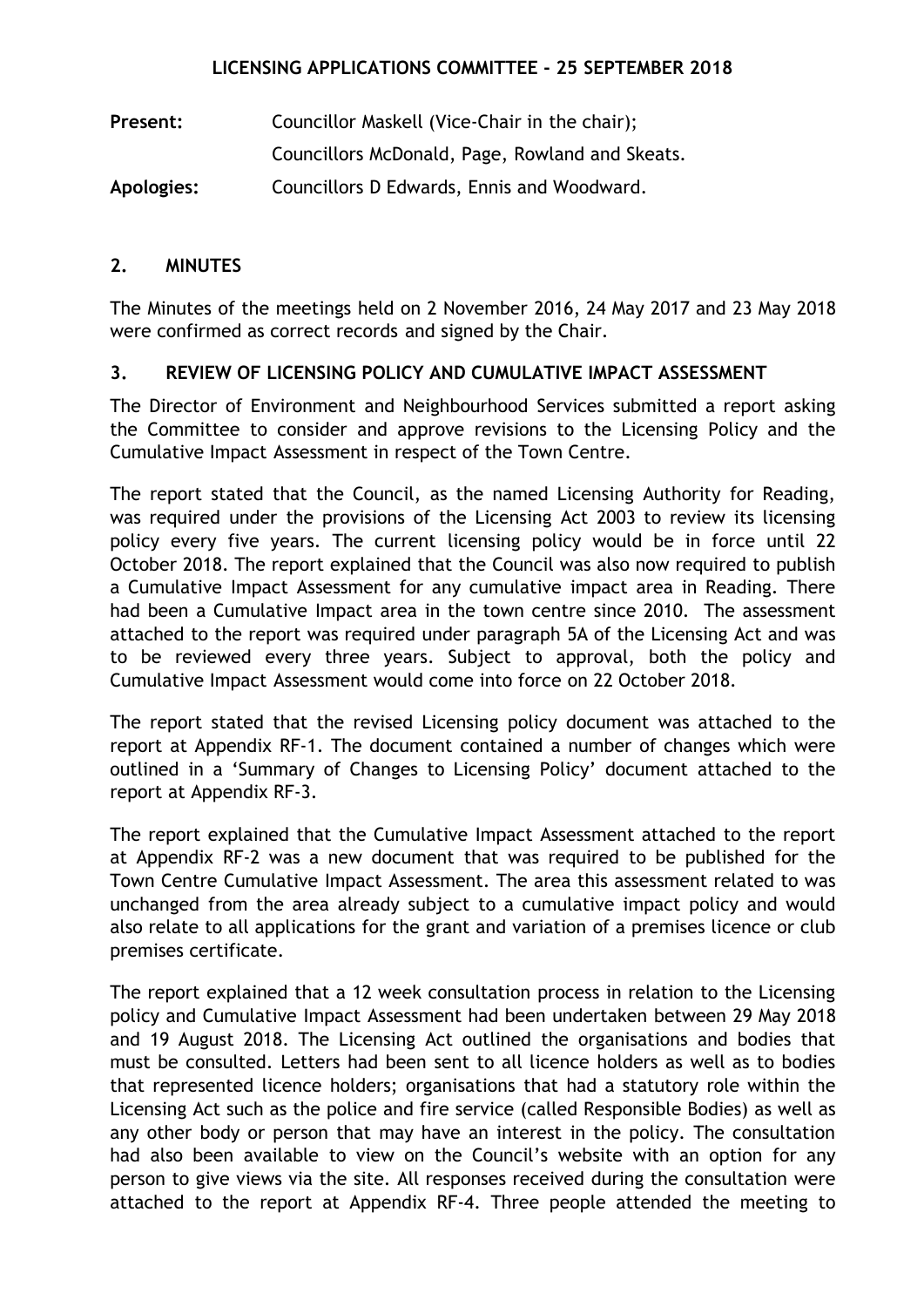address the Committee in respect of representations made by them of their organisations concerning the revised Licensing Policy and Cumulative Impact Assessment:

- PC Simon Wheeler, Thames Valley Police, on behalf of the Local Policing Area Commander, Superintendent Stan Gilmore.
- Matt Tebbit, University of Reading.
- William Donne, Silver Fox Licensing Consultants.

The Committee considered the representations received and made the following amendments to the revised Licensing Policy and Cumulative Impact Assessment:

- Paragraph 2.19 of the Policy: add reference to PubWatch
- Insert a new paragraph in the Policy to encourage use of best practice measures, where appropriate, such as breathalysers and PPE clothing.
- Paragraph 12.30 of the Cumulative Impact Assessment: amend time from 2300hrs to 2400hrs

## **Resolved –**

- (1) That the revised Licensing Policy and Cumulative Impact Assessment, as set out in the report, be amended to reflect the Committee's discussion;
- (2) That officers be authorised to finalise the draft in consultation with the Chair and Committee members, prior to its submission to Council.

## **Recommended to Council -**

- **(1)** That the revised Licensing Policy, as amended, be approved, for implementation from 22 October 2018;
- (2) That the Cumulative Impact Assessment in respect of the Town Centre Cumulative Impact Area, as amended, be approved for implementation on 22 October 2018.

## **4. REVIEW OF THE STATEMENT OF GAMBLING LICENSING PRINCIPLES**

The Director of Environment and Neighbourhood Services submitted a report asking the Committee to consider proposed revisions to the Statement of Gambling Licensing Principles.

The report stated that on 13 June 2016, the Council had approved its current Statement of Gambling Licensing Principles. The revision of the statement at that time had been due to substantive changes within the Social responsibility codes found within the Licensing Conditions and Codes of Practice issued by the Gambling Commission. This had meant that the Council, as Licensing Authority for Reading, was required to publish a local area risk assessment so that gambling establishments and potential applicants were aware of the issues around anti-social behaviour within